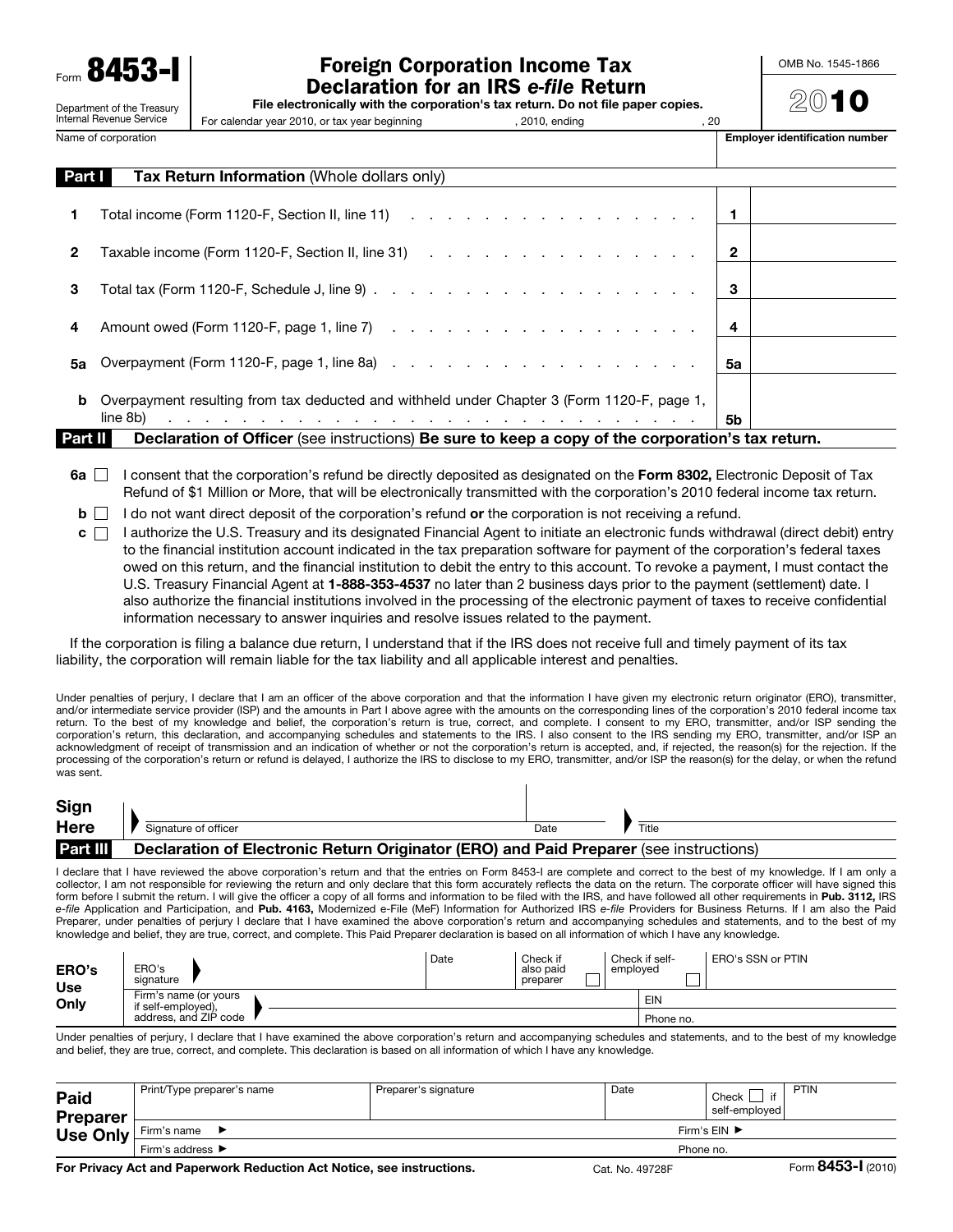## General Instructions

Note. *Instead of filing Form 8453-I, a corporate officer filing a corporation's return through an electronic return originator (ERO) can sign the return using a personal identification number (PIN). For details, see Form 8879-I, IRS e-file Signature Authorization for Form 1120-F.*

## What's New

Paid preparers, and EROs that are also paid to prepare the corporation's return, are no longer permitted to enter their social security number when completing Part III of the Form 8453-I. Anyone paid to prepare the corporation's return must enter a valid preparer tax identification number (PTIN) when completing Part III. See *Use of PTIN*, later, for more information.

#### Purpose of Form

Use Form 8453-I to:

• Authenticate an electronic Form 1120-F, U.S. Income Tax Return of a Foreign Corporation,

• Authorize the ERO, if any, to transmit via a third-party transmitter,

• Authorize the intermediate service provider (ISP) to transmit via a third-party transmitter if you are filing online (not using an ERO), and

• Provide the corporation's consent to directly deposit any refund and/or authorize an electronic funds withdrawal for payment of federal taxes owed.

## Who Must File

If you are filing a 2010 Form 1120-F through an ISP and/or transmitter and you are not using an ERO, you must file Form 8453-I with your electronically filed return. An ERO can use either Form 8453-I or Form 8879-I to obtain authorization to file a corporation's Form 1120-F.

## When and Where To File

File Form 8453-I with the corporation's electronically filed income tax return. Use a scanner to create a Portable Document File (PDF) file of the completed form. Your tax preparation software will allow you to transmit this pdf file with the return.

# Specific Instructions

Name. Print or type the corporation's name in the space provided.

Employer identification number (EIN). Enter the corporation's EIN in the space provided.

## Part II. Declaration of Officer

Note. *The corporate officer must check all applicable boxes on line 6.* 

If the corporation has tax due (line 4) and the officer did not check box 6c, the rules for payment of the tax due depend on whether the corporation maintains an office or place of business in the United States. See *Payment of Tax Due* in the Instructions for Form 1120-F for these rules.

If the officer checks box 6c, the officer must ensure that the following information relating to the financial institution account is provided in the tax preparation software.

- Routing number.
- Account number.
- Type of account (checking or savings).
- Debit amount.
- Debit date (date the corporation wants the debit to occur). An electronically transmitted return will not be considered complete, and therefore filed, unless either:
- Form 8453-I is signed by a corporate officer, scanned into a pdf file, and transmitted with the return, or

• The return is filed through an ERO and Form 8879-I is used to select a PIN that is used to electronically sign the return.

The officer's signature allows the IRS to disclose to the ERO, transmitter, and/or ISP:

• An acknowledgment that the IRS has accepted the corporation's electronically filed return, and

• The reason(s) for any delay in processing the return or refund. The declaration of officer must be signed and dated by:

• The president, vice president, treasurer, assistant treasurer, chief accounting officer, or

• Any other corporate officer (such as tax officer) authorized to sign the corporation's income tax return.

If the ERO makes changes to the electronic return after Form 8453-I has been signed by the officer, whether it was before it was transmitted or if the return was rejected after transmission, the ERO must have the officer complete and sign a corrected Form 8453-I if either:

• The total income on Form 1120-F, Section II, line 11, differs from the amount on the electronic return by more than \$150, or

• The taxable income on Form 1120-F, Section II, line 31, differs from the amount on the electronic return by more than \$100.

#### Part III. Declaration of Electronic Return Originator (ERO) and Paid Preparer

Note. *If the return is filed online through an ISP and/or transmitter (not using an ERO), do not complete Part III.*

If the corporation's return is filed through an ERO, the IRS requires the ERO's signature. A paid preparer, if any, must sign Form 8453-I in the space for Paid Preparer Use Only. But if the paid preparer is also the ERO, do not complete the paid preparer section. Instead, check the box labeled "Check if also paid preparer."

Refunds. After the IRS has accepted the return, the refund should be issued within 3 weeks. However, some refunds may be delayed because of compliance reviews to ensure that returns are accurate.

## Use of PTIN

**Paid preparers.** Anyone who is paid to prepare the corporation's return must enter their PTIN in Part III. The PTIN entered must have been issued after August 2010. For information on applying for and receiving a PTIN, see Form W-12, IRS Paid Preparer Tax Identification Number (PTIN) Application, or visit *www.irs.gov/taxpros*.

EROs who are not paid preparers. Only EROs who are not also the paid preparer of the return have the option to enter their PTIN or their social security number in the "ERO's Use Only" section of Part III. If the PTIN is entered, it must have been issued after August 2010. For information on applying for and receiving a PTIN, see Form W-12, IRS Paid Preparer Tax Identification Number (PTIN) Application, or visit *www.irs.gov/ taxpros*.